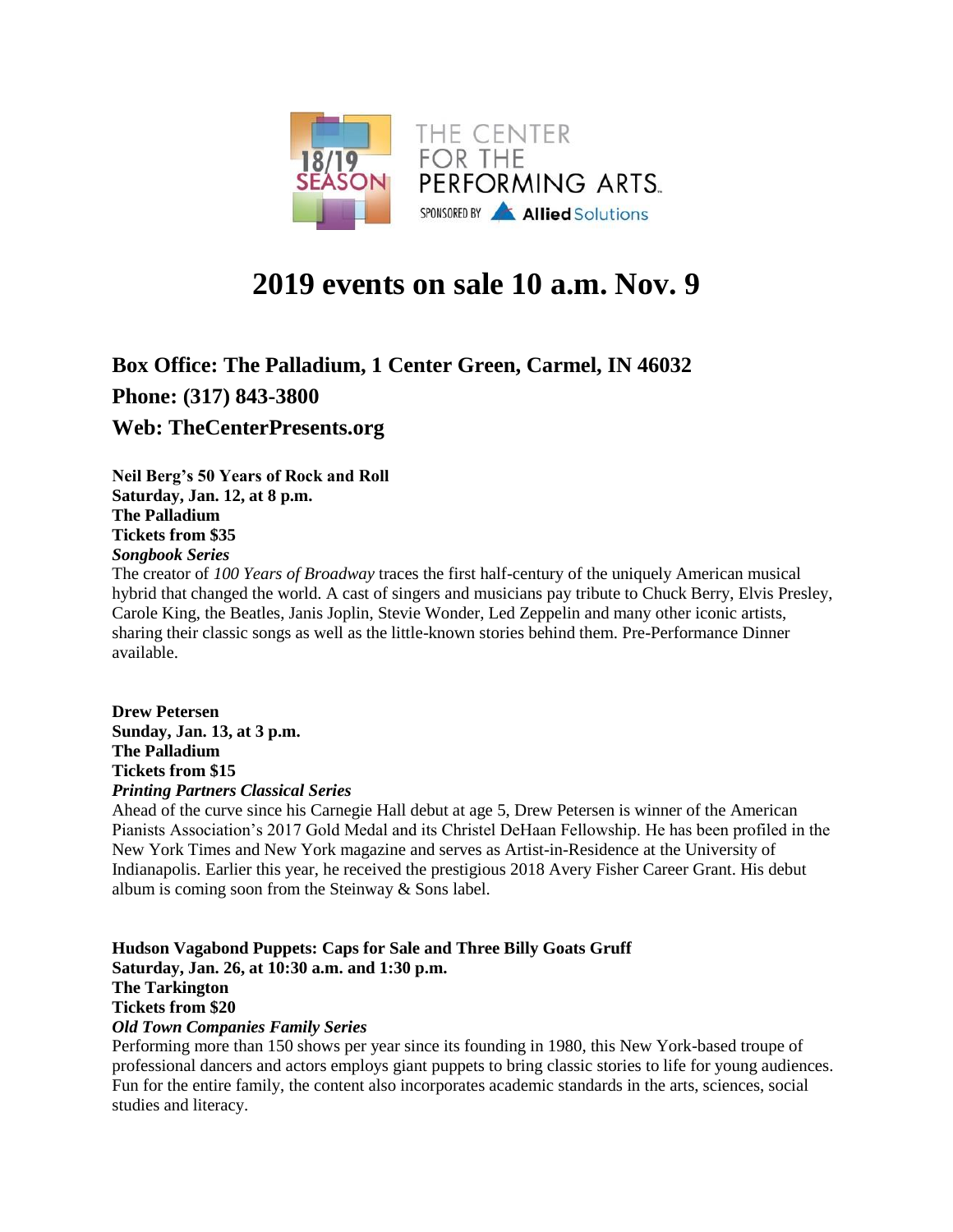# **David Sanborn Jazz Quintet Friday, Feb. 8, at 8 p.m. The Palladium Tickets from \$25**

#### *Drewry Simmons Vornehm Jazz Series*

After 24 albums, six Grammy Awards, eight gold and one platinum album, David Sanborn is one of the world's most accomplished saxophonists, known for his work with James Brown, Stevie Wonder, Paul Simon, David Bowie, Elton John, the Eagles, the Rolling Stones and countless other artists. His latest project focuses on straight-ahead jazz with a new combo featuring trombone, piano, bass and drums. Pre-Performance Dinner available.

**Megan Hilty Friday, Feb. 15, at 8 p.m. The Palladium Tickets from \$35** *Songbook Series*

Actress-singer Megan Hilty gained Broadway fame in *Wicked*, *9 to 5: The Musical* and *Noises Off*, earning Tony Award and Drama Desk Award nominations. Her TV work has included roles on *Smash*, *Sean Saves the World*, *The Good Wife*, *Louie* and *Girlfriends' Guide to Divorce*. Hilty's acclaimed solo concerts feature songs from *Smash*, her own recordings, the world of musical theater and the Great American Songbook. Pre-Performance Dinner available.

#### **Russian National Orchestra**

**Friday, Feb. 22, at 8 p.m. The Palladium Tickets from \$35** *Printing Partners Classical Series*

One of the world's top orchestras celebrates the 100th anniversary of Sergei Rachmaninoff's immigration to the United States with a program that includes his Vocalise, Piano Concerto No. 2 and Symphonic Dances. Kirill Karabits will conduct this tribute to the legendary Russian pianist, composer and conductor, one of the most romantic artists of the Romantic period.

**A Tribute to Benny Goodman: The Julian Bliss Septet Saturday, Feb. 23, at 8 p.m. The Palladium Tickets from \$25** *Drewry Simmons Vornehm Jazz Series*

One of today's most accomplished clarinetists pays tribute to a personal hero: the late clarinet master, bandleader and "King of Swing" Benny Goodman. U.K. native Julian Bliss has performed at the world's top festivals and as a soloist with a wide range of international orchestras. His septet specializes in Goodman-related material but also is known for Latin jazz numbers and original arrangements of Gershwin classics. Pre-Performance Dinner available.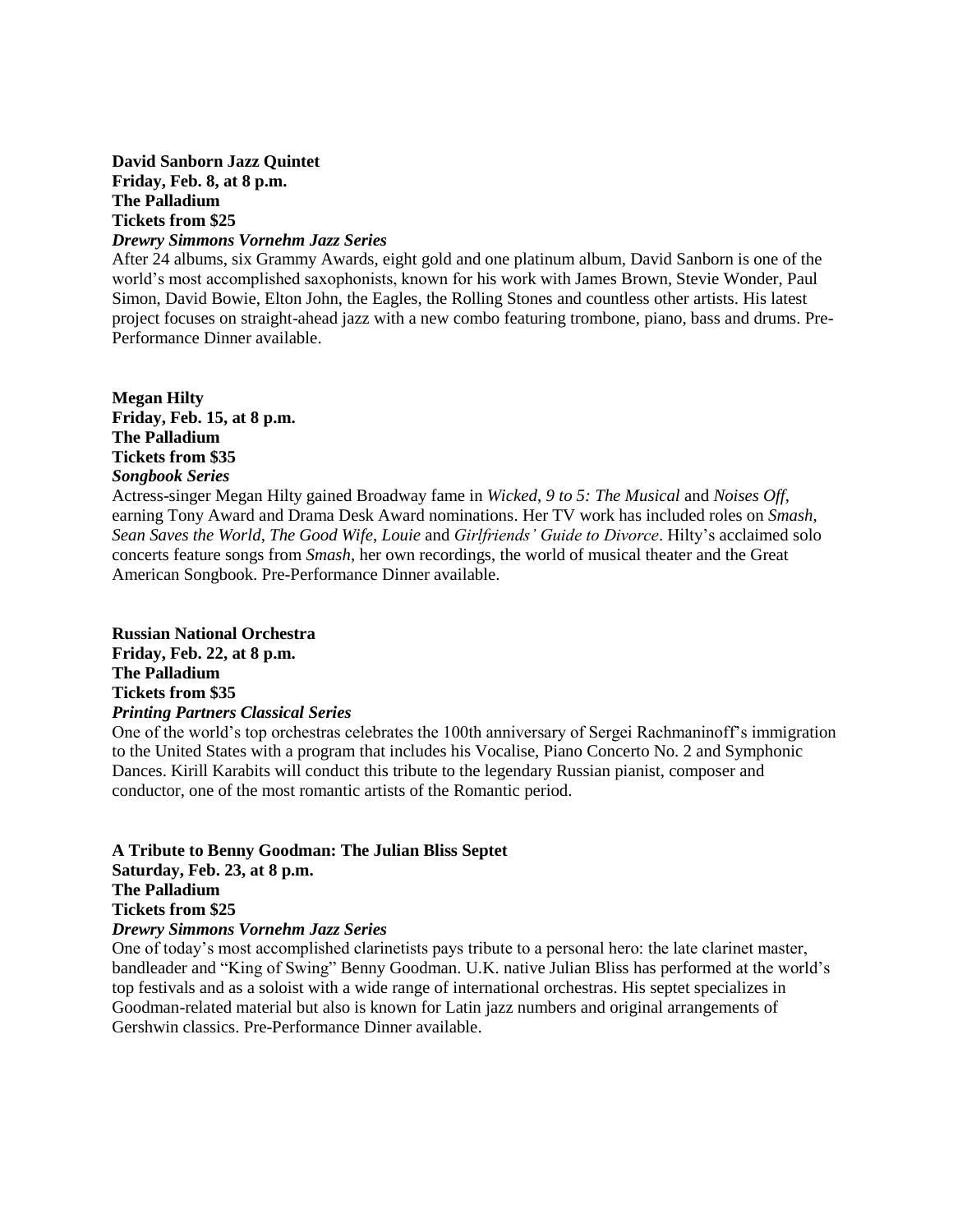#### **Songs of Ireland: A Celtic Celebration Thursday, Feb. 28, at 7:30 p.m. The Palladium Tickets from \$25** *Passport Series*

Backed by piano, Uilleann pipe, accordion and Irish fiddle, these four male tenors and four female sopranos perform authentic music of the Emerald Isle in duets, trios, quartets and ensembles – a great lead-up to St. Patrick's Day. The singers include veterans of *Five Irish Tenors* and *Celtic Woman* and graduates of the Royal Irish Academy of Music and the Dublin Conservatory of Music and Dance. Pre-Performance Dinner available.

**Kodo Drummers' One Earth Tour: Evolution Friday, March 1, at 8 p.m. The Palladium Tickets from \$25** *Passport Series*

Formed in 1981, Kodo is a large performing arts collective focused on the taiko, a family of traditional Japanese drums made of wood and animal hide. At the group's home base on Sado Island, Japan, young apprentices live communally and undergo two years of rigorous education and physical training before graduating to junior membership and ultimately earning status as full members of the ensemble.

# **Veronica Swift featuring the Benny Green Trio Friday, March 8, at 8 p.m. The Tarkington**

**Tickets from \$45**

#### *Drewry Simmons Vornehm Jazz Series*

At age 24, vocalist Veronica Swift is already a regular at New York music meccas such as Birdland, the Blue Note and Jazz at Lincoln Center. Her smooth style and scatting have drawn comparisons to Ella Fitzgerald and Anita O'Day. Pianist-composer Benny Green learned his chops supporting jazz icons Art Blakey, Ray Brown and Freddie Hubbard.

**An Intimate Evening of Songs and Stories with Graham Nash Friday, March 22, at 8 p.m. The Palladium Tickets from \$36** *Katz, Sapper & Miller Series*

On his own, in the Hollies and with Crosby, Stills, Nash and sometimes Young, Graham Nash has earned his status as a respected elder statesman of the rock era. A two-time inductee of both the Rock and Roll Hall of Fame and the Songwriters Hall of Fame, he has penned such classics as "Teach Your Children," "Our House" and "Wasted on the Way." His new album, *Over the Years …*, is a 30-song compilation of his best-known songs and previously unreleased demos and alternative mixes.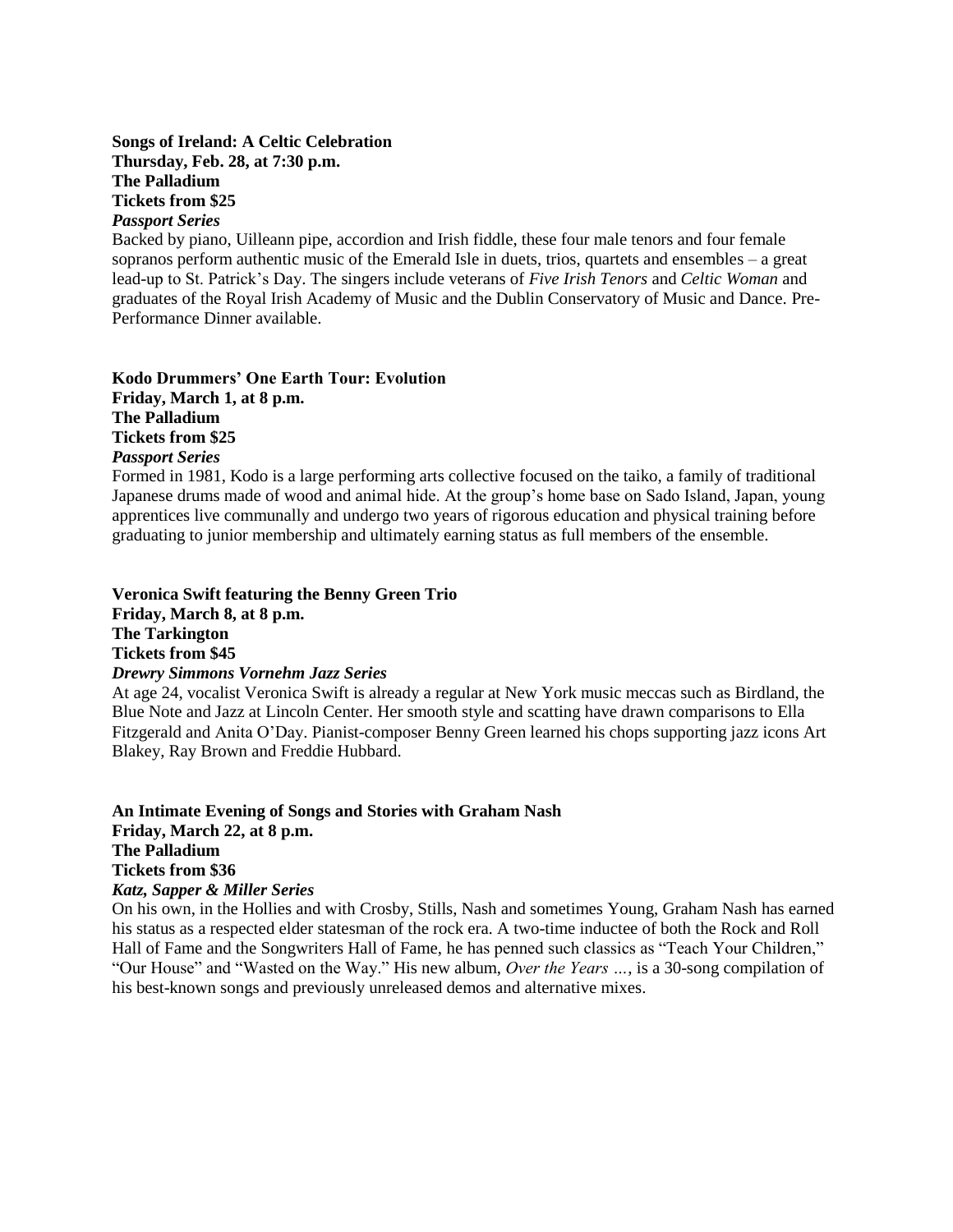#### **Jack Jones Saturday, March 23, at 8 p.m. The Palladium Tickets from \$35** *Songbook Series*

A young Jack Jones was once cited by Frank Sinatra as "the best potential singer in the business … about three lengths in front of the other guys." Equally adept at pop and jazz, Jones lived up to the hype with hits including "Wives and Lovers," "The Race Is On," "Lollipops and Roses," "The Impossible Dream" and the indelible "Love Boat Theme." He continues to perform around the world and appeared as himself in the 2013 film *American Hustle*. Pre-Performance Dinner available.

#### **The World of Magic: Where a Dream Comes True Saturday, March 23, at 2 and 7 p.m. The Tarkington Tickets from \$15** *Old Town Companies Family Series*

Produced and led by illusionist David Thomas, this story-driven theatrical experience features Vegasstyle illusions, stunning costumes, beautiful set designs and whimsical humor. Thomas is an Emmy Award winner who has been a producer of world-class entertainment for more than 20 years.

**Michael Feinstein Saturday, April 13, at 8 p.m. The Palladium Tickets from \$35** *Songbook Series*

"The Ambassador of the Great American Songbook" returns with a special evening of timeless music. Founder of the Great American Songbook Foundation and artistic director for the Center for the Performing Arts, singer, pianist and preservationist Michael Feinstein is known for his high-profile collaborations and his many projects for public radio and television. Pre-Performance Dinner available.

**Australian Chamber Orchestra Sunday, April 14, at 7 p.m. The Palladium Tickets from \$25** *Printing Partners Classical Series*

Using both modern and historic instruments, this internationally renowned 18-piece string orchestra performs classical masterworks alongside new commissions and innovative multimedia collaborations. Founded in 1975, the ACO has performed in over 350 cities in nearly 40 countries, including appearances at Amsterdam's Concertgebouw, London's Wigmore Hall, New York's Carnegie Hall and Lincoln Center, Vienna's Musikverein,and the Kennedy Center in Washington, D.C.